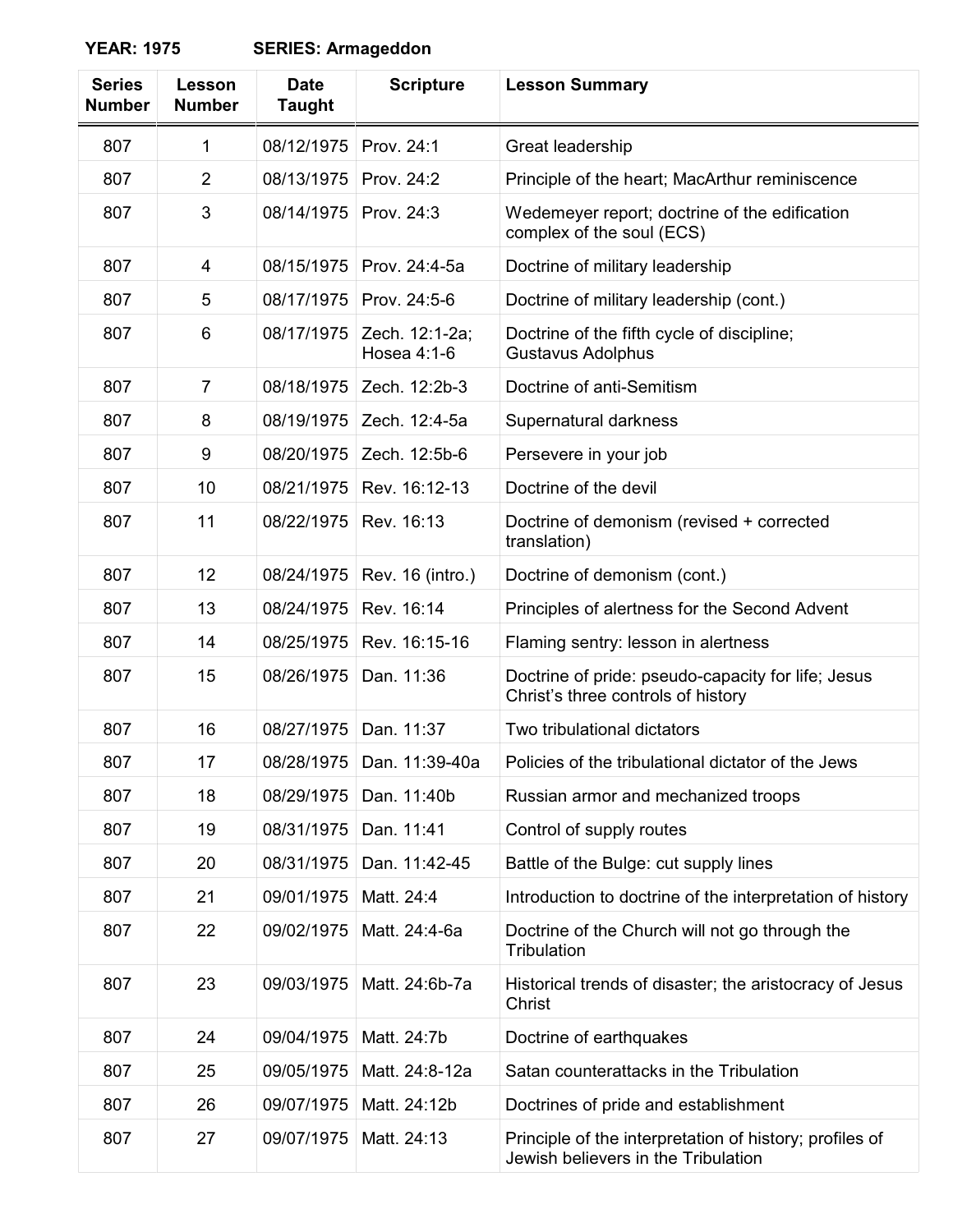## **YEAR: 1975 SERIES: Armageddon**

| <b>Series</b><br><b>Number</b> | Lesson<br><b>Number</b> | <b>Date</b><br><b>Taught</b> | <b>Scripture</b>        | <b>Lesson Summary</b>                                                         |
|--------------------------------|-------------------------|------------------------------|-------------------------|-------------------------------------------------------------------------------|
| 807                            | 28                      | 09/12/1975                   | Matt. 24:14a            | (Review) doctrine of the stages of reversionism; the<br>Gospel                |
| 807                            | 29                      | 09/14/1975                   | Matt. 24:14b            | Flaws, hang-ups, syndromes and evangelism in the<br>Tribulation               |
| 807                            | 30                      | 09/14/1975                   | Matt. 24:15a            | Briefing of the SG2 believer in the Tribulation;<br>abomination of desolation |
| 807                            | 31                      | 09/15/1975                   | Matt. 24:15-16          | Preparation and alertness                                                     |
| 807                            | 32                      | 09/16/1975                   | Matt. 24:17-19          | Staying in touch with reality; "never look back"                              |
| 807                            | 33                      | 09/17/1975                   | Matt. 24:20-21          | Prayer in removing hindrances                                                 |
| 807                            | 34                      | 09/18/1975                   | Matt. 24:22             | Tribulation shortened because of SG2 remnant                                  |
| 807                            | 35                      | 09/22/1975                   | Matt. 24:23-24          | Satanic counteroffensive                                                      |
| 807                            | 36                      | 09/23/1975                   | Matt. 24:25-27          | Lightning analogies of the Tribulation                                        |
| 807                            | 37                      | 09/24/1975                   | Matt. 24:27-28          | Doctrine of the Second Advent of Jesus Christ                                 |
| 807                            | 38                      | 09/25/1975                   | Zech. 14:1-2            | Doctrine of days                                                              |
| 807                            | 39                      | 09/26/1975                   | Zech. 14:3-5a           | Concept of earthquakes                                                        |
| 807                            | 40                      | 09/28/1975                   | Zech. 14:5b             | Principle of earthquakes in Scripture                                         |
| 807                            | 41                      | 09/28/1975                   | Zech. 14:6-9            | Jerusalem: millennial seaport                                                 |
| 807                            | 42                      | 09/29/1975                   | Rev. 19:11 via<br>$6-9$ | Doctrine of the manifestation of the Bride of Christ                          |
| 807                            | 43                      | 09/30/1975                   | Rev. 19:11 via<br>10a   | Brotherhood; equality; worship                                                |
| 807                            | 44                      | 10/01/1975                   | 2 Tim. 1:4-5            | SPECIAL: Perpetuation of spiritual heritage                                   |
| 807                            | 45                      | 10/02/1975                   | Rev. 19:10b-11a         | Doctrine of the faithfulness of God                                           |
| 807                            | 46                      | 10/03/1975                   | Rev. 19:11b             | Doctrines of the baptism of fire and royalty of Jesus<br>Christ               |
| 807                            | 47                      | 10/09/1975                   | Rev. 19:12a             | Doctrine of the royalty of Jesus Christ                                       |
| 807                            | 48                      | 10/10/1975                   | Rev. 19:12b-13a         | Doctrine of the royalty of Jesus Christ (cont.)                               |
| 807                            | 49                      | 10/12/1975                   | Rev. 19:13b             | Doctrine of the royalty of Jesus Christ (review)                              |
| 807                            | 50                      | 10/12/1975                   | Rev. 19:14              | Doctrine of the resurrection                                                  |
| 807                            | 51                      | 10/13/1975                   | Rev. 19:15a             | Biblical principle of violence                                                |
| 807                            | 52                      | 10/14/1975                   | Rev. 19:15b-17          | Doctrine of the royalty of Jesus Christ (review)                              |
| 807                            | 53                      | 10/15/1975                   | Rev. 19:18              | Wrong side of history                                                         |
| 807                            | 54                      | 10/17/1975                   | Rev. 19:19              | Doctrine of demon possession                                                  |